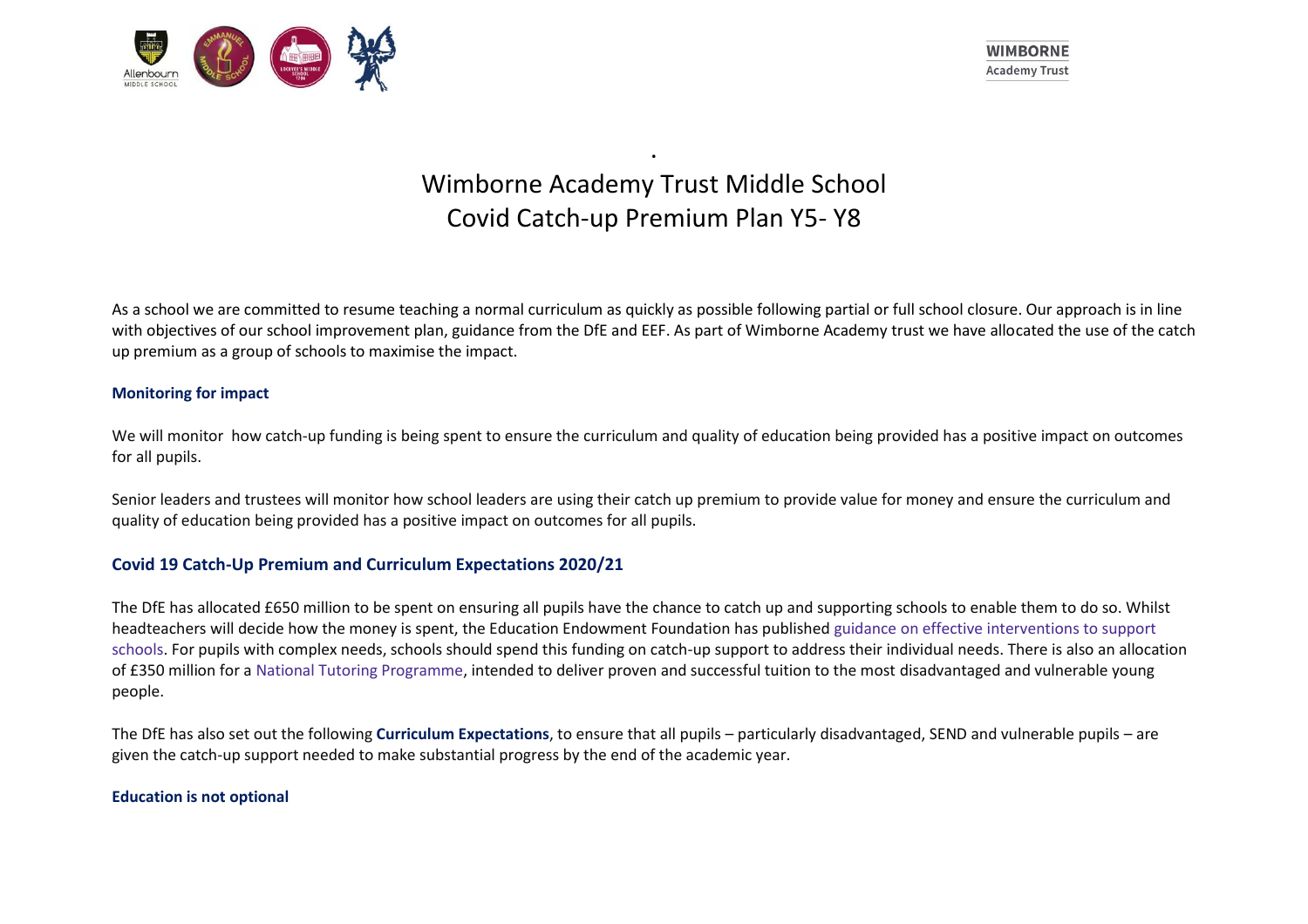

**WIMBORNE Academy Trust** 

All pupils receive a high-quality education that promotes their development and prepares them for the opportunities, responsibilities and experiences of later life.

#### **The curriculum remains broad and ambitious**

All pupils continue to be taught a wide range of subjects, maintaining their choices for further study and employment.

#### **Remote education**

We are committed to meeting the DfE requirements for remote education by providing key expectations:

- 1. Teach an ambitious and broad curriculum in all subjects from the start of the autumn term, but make use of existing flexibilities to create time to cover the most important missed content...In particular, schools may consider how all subjects can contribute to the filling of gaps in core knowledge, for example through an emphasis on reading.
- 2. Aim to return to the school's normal curriculum in all subjects by summer term 2021.
- 3. Plan on the basis of the educational needs of pupils. Curriculum planning should be informed by an assessment of pupils' starting points and addressing the gaps in their knowledge and skills.
- 4. Develop remote education so that it is integrated into school curriculum planning.

Schools should set out how they will allocate the additional funding to support curriculum recovery this academic year. The EEF guidance suggests a 3 tiered\* approach:

## **1 Teaching**

- High-quality teaching for all
- **Effective diagnostic assessment**
- Supporting remote learning
- Focusing on professional development

## **2 Targeted academic support**

● High-quality one to one and small group tuition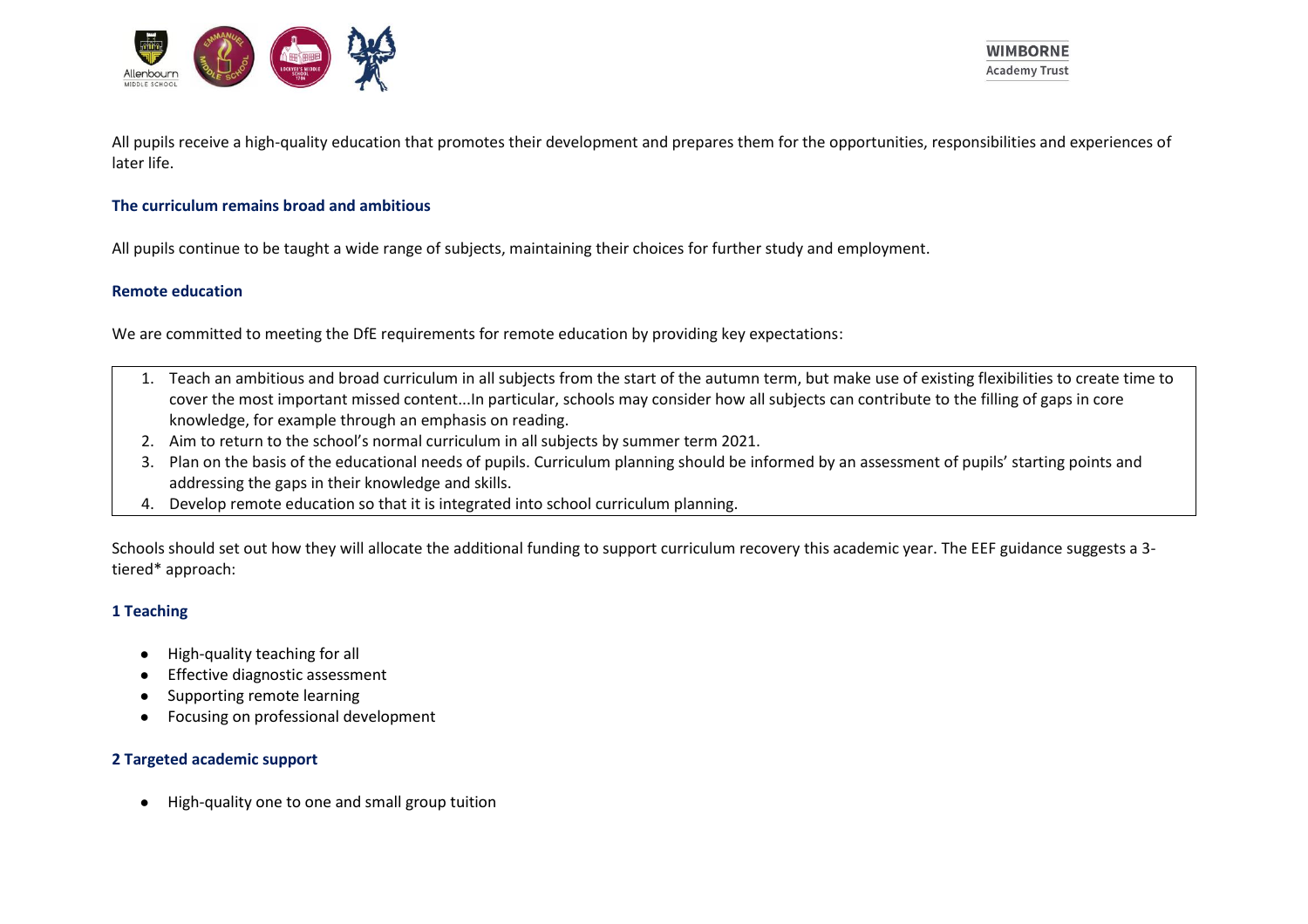

- Teaching Assistants and targeted support
- Academic tutoring
- Planning for pupils with Special Educational Needs and Disabilities (SEND)

## **3 Wider strategies**

- Supporting pupils' social, emotional and behavioural needs
- Planning carefully for adopting a Social and Emotional Learning curriculum
- Communicating with and supporting parents
- Supporting parents with pupils of different ages
- Successful implementation in challenging times

• **Ofsted** will conduct interim visits to schools between **28 September and December 2020** and will discuss with school leaders how they are ensuring that pupils resume learning the school's curriculum, including contingency planning for the use of remote education and the use of catch-up funding.

| School                                | Number on roll | % Pupil Premium | Allocated Funding (Catch up) |
|---------------------------------------|----------------|-----------------|------------------------------|
| Allenbourn Middle School              | 594            | 13.1%           | £46,000                      |
| Emmanuel Middle Church of England     | 418            | 14.8%           |                              |
| Middle School                         |                |                 | £32,240                      |
| St Michael's Church of England Middle | 603            | 12.7%           |                              |
| School, Colehill                      |                |                 | £47,840                      |
| Lockyer's Middle School               | 465            | 13.5%           | £35,520                      |
|                                       |                |                 | £161,600                     |

# **Issues Identified from September 2020 as barriers to learning**

| <b>B1</b>      | reading ?<br>nr.<br>– ⊿riv <i>r</i>              |
|----------------|--------------------------------------------------|
| B <sub>2</sub> | knowledge<br>nni<br>. iculum<br>cur<br>п.<br>. . |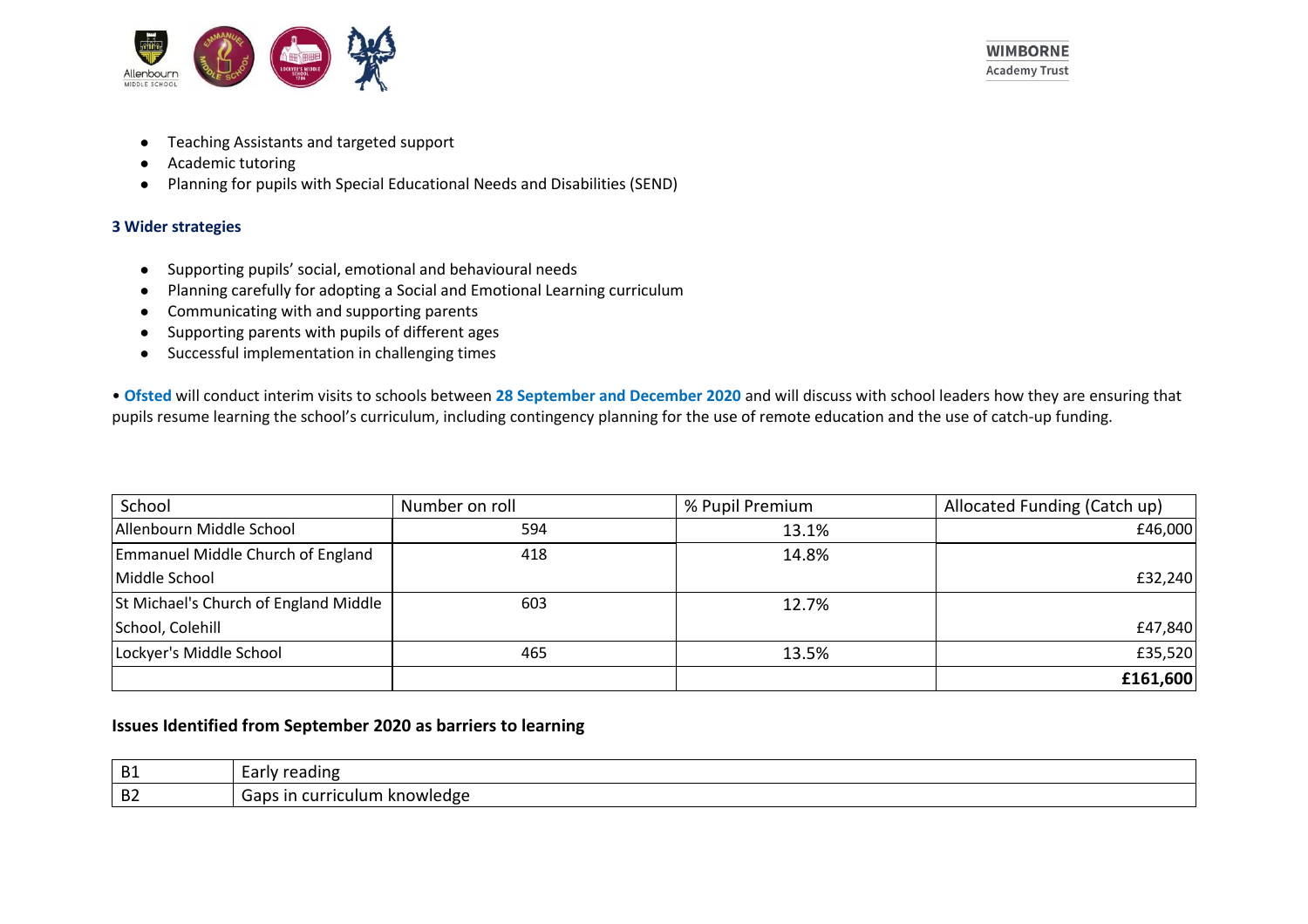

| B <sub>3</sub> | Further lockdown/isolation periods for students required to access remote learning                                        |
|----------------|---------------------------------------------------------------------------------------------------------------------------|
| B4             | T&L strategies being embedded within the new normal way of teaching                                                       |
| B5             | Maintaining high attendance / engagement from students isolating                                                          |
| <b>B6</b>      | Teaching and Learning challenges in the new Covid restrictions                                                            |
| - B7           | Maintaining high parental engagement during period of Covid restrictions                                                  |
| B <sub>8</sub> | Student wellbeing - issues around safeguarding and anxiety following period of lockdown                                   |
| B <sub>9</sub> | Ensuring vulnerable pupils including those with SEND are making progress following lockdown (social, emotional, academic) |

| <b>Teaching and Whole School Strategies</b> |                                  |                                   |              |
|---------------------------------------------|----------------------------------|-----------------------------------|--------------|
| <b>Year Group</b>                           | <b>Actions</b>                   | <b>Intended Impact</b>            | Costs        |
| $5 - 8$                                     | <b>B2</b>                        | Staff and students to make the    | £0           |
|                                             | 'Every minute matters' approach  | most of time in the classroom     |              |
|                                             | to lessons                       | together                          |              |
| $5 - 8$                                     | B <sub>2</sub>                   | Students will have covered the    | £0           |
|                                             | Careful planning to ensure that  | curriculum in preparation for     |              |
|                                             | the remaining curriculum can be  | statutory assessments.            |              |
|                                             | covered in the time in school    |                                   |              |
| $5 - 8$                                     | <b>B1</b>                        | Students exposed to greater       | £35,000      |
|                                             | Purchase reading books for tutor | vocabulary and challenging texts. | Capped spend |
|                                             | reading programme                | Tutor leads on the reading to     |              |
|                                             |                                  | support students and develop      |              |
|                                             |                                  | understanding. Students will      |              |
|                                             |                                  | then develop a wider vocabulary   |              |
|                                             |                                  | range for use across the          |              |
|                                             |                                  | curriculum.                       |              |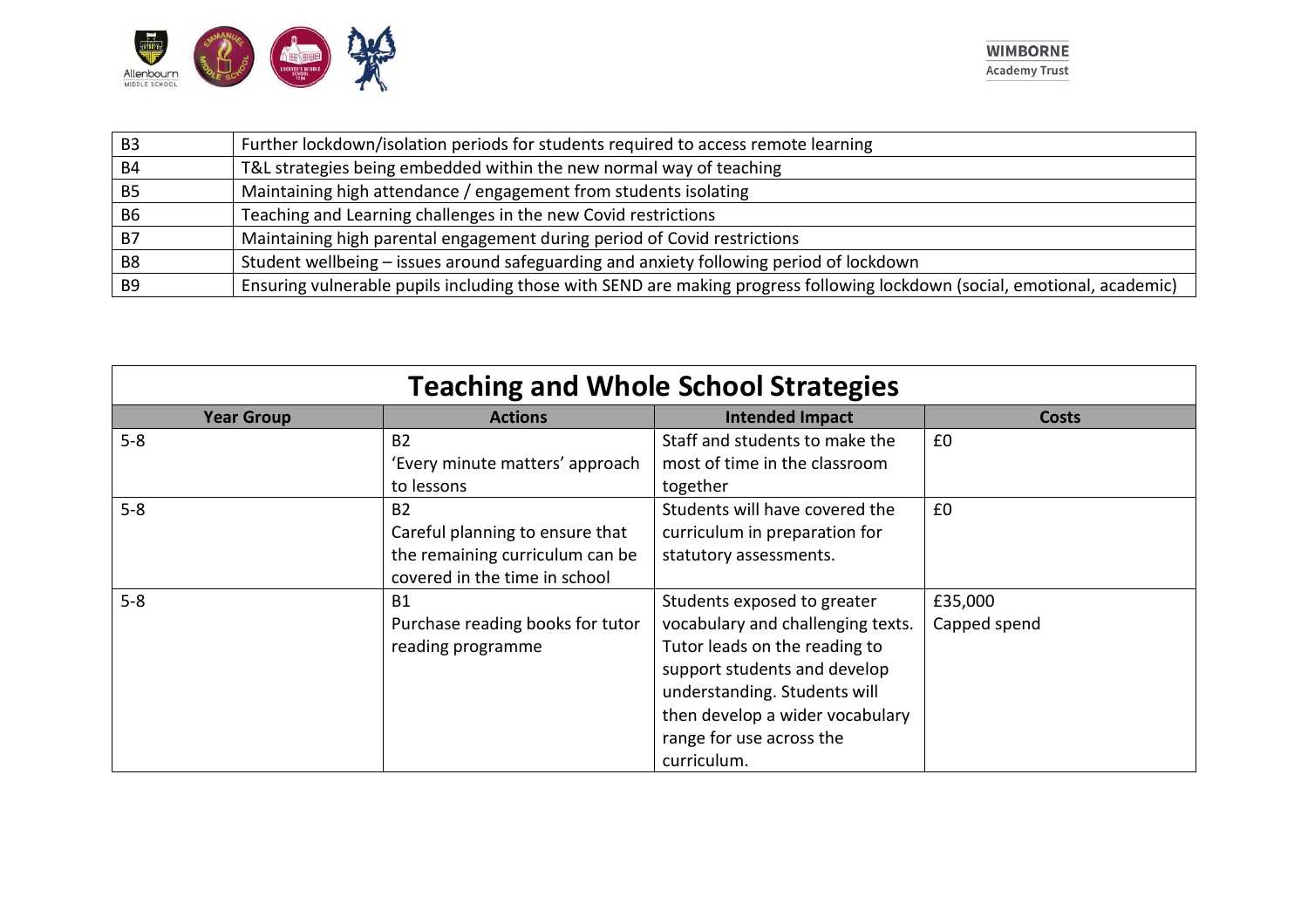

| $5 - 8$ | B2/B3/B4/B5                      | Students will engage in           | £2,926          |
|---------|----------------------------------|-----------------------------------|-----------------|
|         | Introduction of further online   | comprehensive timetable of        | Confirmed spend |
|         | platforms to support learning    | online programmes to support      |                 |
|         |                                  | achievement (Hegarty Maths,       |                 |
|         |                                  | Tassomai, Accelerated reader)     |                 |
| $5 - 8$ | B1/B2/B3/B4                      | A high quality sequenced          | £22,500         |
|         | Increased leadership capacity to | curriculum with clear medium      | Capped spend    |
|         | adapt the curriculum 'Curriculum | term planning to reduce teacher   |                 |
|         | architects'                      | duplication and ensure that       |                 |
|         |                                  | pupils will have a stronger grasp |                 |
|         |                                  | of key knowledge.                 |                 |
| $5 - 8$ | B3/B4/B6                         | Support high quality teaching     | £17,338         |
|         | Visualisers installed in every   | and learning to enable staff to   | Confirmed spend |
|         | classroom                        | model from the front              |                 |
|         |                                  | Support delivery of live lessons  |                 |
|         |                                  | where students are self isolating |                 |
| $5 - 8$ | <b>B4</b>                        | Enable all students to know more  | £0              |
|         | Use of Rosenshine strategies in  | and remember more of the          |                 |
|         | every lesson                     | curriculum                        |                 |
|         |                                  |                                   | £77,764         |

| <b>Targeted Strategies</b> |                |                           |              |
|----------------------------|----------------|---------------------------|--------------|
| <b>Year Group</b>          | <b>Actions</b> | <b>Intended Impact</b>    | Costs        |
| $5 - 8$                    | B1/B2          | Gaps in early reading and | £35,000      |
|                            |                | numeracy will close       | Capped spend |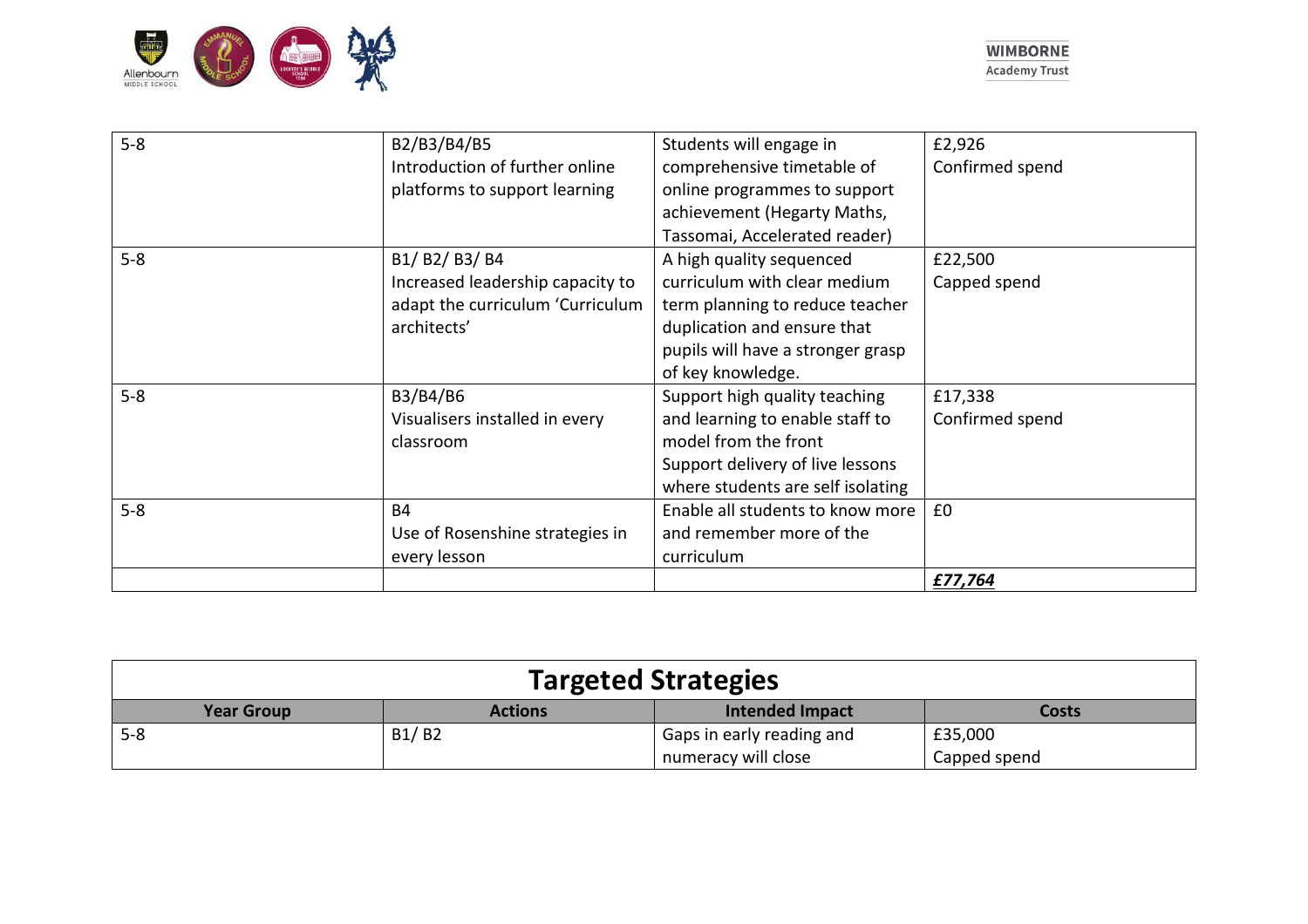

|         |                                  |                                  | £73,500      |
|---------|----------------------------------|----------------------------------|--------------|
|         | group of pupils                  |                                  |              |
|         | intervention sessions to a wider | therefore will improve outcomes  |              |
|         | Increased staffing to deliver    | increased intervention time and  | Capped spend |
| $5 - 8$ | B1/B2                            | Identified students will have    | £38,500      |
|         | interventions                    | assessment data will improve     |              |
|         | Instruction teaching             | curriculum will close, statutory |              |
|         | CPD and resources for Direct     | Gaps in knowledge across the     |              |

| <b>Wider Strategies</b> |                                 |                                      |                 |
|-------------------------|---------------------------------|--------------------------------------|-----------------|
| <b>Year Group</b>       | <b>Actions</b>                  | <b>Intended Impact</b>               | Costs           |
| $5 - 8$                 | B1/B2/B5/B9                     | Leaders and teachers are able to     | £1,356          |
|                         | Introduction of SIMS attendance | interrogate data more effectively    | Confirmed spend |
|                         | and data reporting              | so that they can focus their         |                 |
|                         |                                 | efforts on teaching                  |                 |
| $5 - 8$                 | B3/ B4/ B6                      | To support children working          | £8,981          |
|                         | Purchasing of an additional 40  | from home during partial bubble      | Confirmed spend |
|                         | chromebooks                     | closure or self isolation, ensuring  |                 |
|                         |                                 | pupils will not fall further behind. |                 |
|                         |                                 |                                      | £10,337         |

| <b>Summary Catch up Grant Allocation</b> |      |  |
|------------------------------------------|------|--|
| <b>Strategy</b>                          | Cost |  |